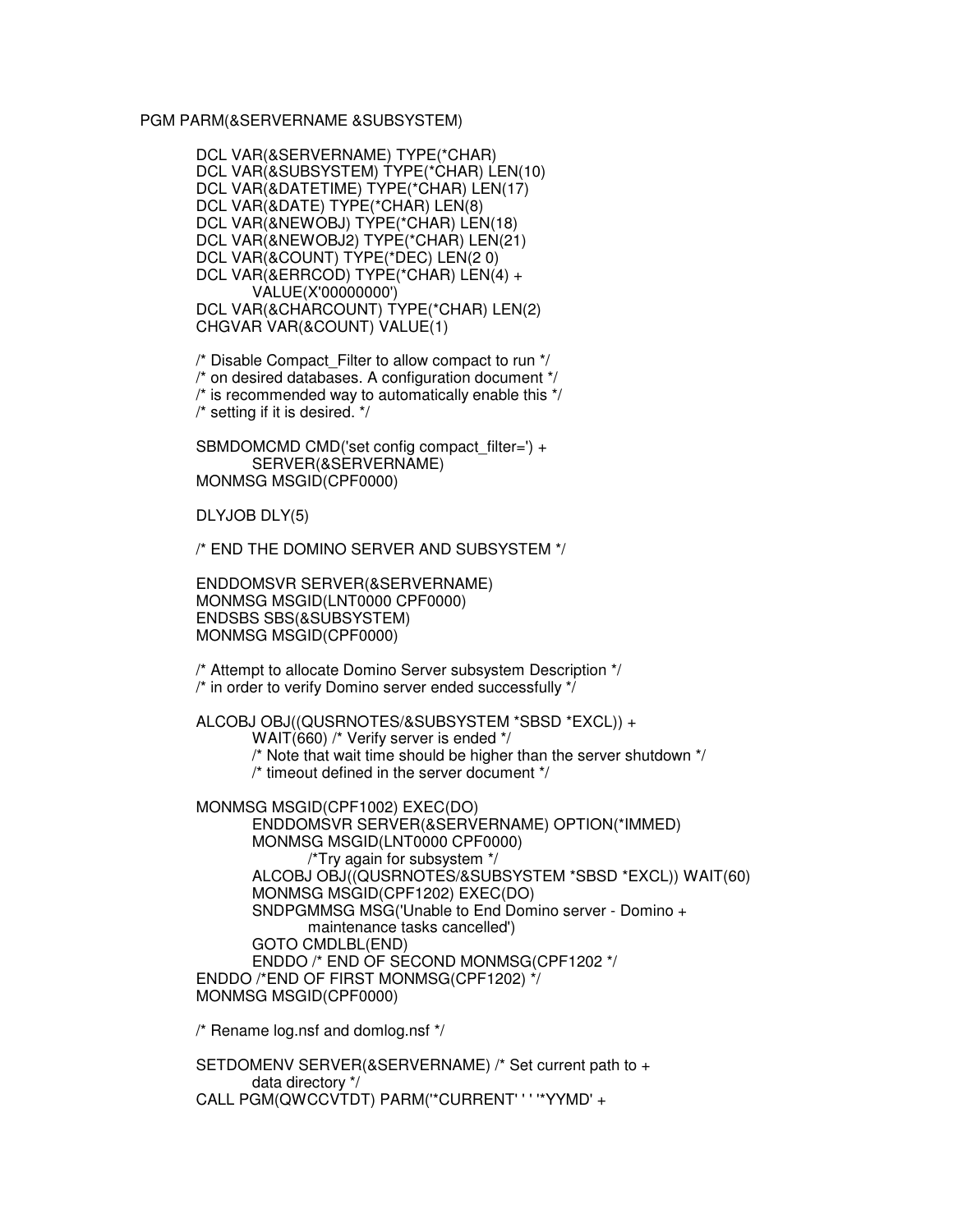&DATETIME &ERRCOD) /\* Get current + systemdate and time in YYYYMMDD \*/ CHGVAR VAR(&DATE) VALUE(%SST(&DATETIME 1 8)) /\* Get + just the date portion \*/ CHGVAR VAR(&NEWOBJ) VALUE('log' \*CAT &DATE \*CAT '.NSF') CHGVAR VAR(&NEWOBJ2) VALUE('domlog' \*CAT &DATE \*CAT + '.NSF')

RENAMELOG:

RNM OBJ(log.nsf) NEWOBJ(&NEWOBJ) /\* Rename the current log \*/ MONMSG MSGID(CPFA0A0) EXEC(DO) /\* Check to see if + object already exists \*/ CHGVAR VAR(&COUNT) VALUE(&COUNT + 1) CHGVAR VAR(&CHARCOUNT) VALUE(&COUNT) CHGVAR VAR(&NEWOBJ) VALUE('log' \*CAT &DATE \*CAT '\_' + \*CAT &CHARCOUNT \*CAT '.NSF') GOTO RENAMELOG ENDDO

RENAMEDLOG:

RNM OBJ(domlog.nsf) NEWOBJ(&NEWOBJ2) /\* Rename + the current domlog.nsf \*/ MONMSG MSGID(CPFA0A9) /\* Object does not exist \*/ MONMSG MSGID(CPFA0A0) EXEC(DO) /\* Check to see if + object already exists \*/ CHGVAR VAR(&COUNT) VALUE(&COUNT + 1) CHGVAR VAR(&CHARCOUNT) VALUE(&COUNT) CHGVAR VAR(&NEWOBJ2) VALUE('domlog' \*CAT &DATE \*CAT + '\_' \*CAT &CHARCOUNT \*CAT '.NSF') GOTO RENAMEDLOG ENDDO

/\* Submit jobs to run maintenance on indirect file \*/

 $\prime$ <sup>\*</sup> this syntax allows you to define a particular job  $\prime\prime$ 

/\* queue to use rather than the default of QBATCH \*/

 $\prime^*$  as the functionality to select the job queue is  $\prime\prime$ 

 $\prime$ \* not available until 8.5.2  $\prime\prime$ 

SBMJOB CMD(RUNDOMCMD SERVER(&SERVERNAME) CMD(CALL + PGM(FIXUP) PARM('-j' 'adminfiles.ind')) + BATCH(\*NO)) JOB(FIXUP) + JOBQ(MYLIB/DOMMAINT) ALWMLTTHD(\*YES) /\* + Submit fixup task \*/ MONMSG MSGID(CPF0000)

SBMJOB CMD(RUNDOMCMD SERVER(&SERVERNAME) CMD(CALL + PGM(COMPACT) PARM('-c' 'adminfiles.ind')) + BATCH(\*NO) JOB(COMPACT) + JOBQ(MYLIB/DOMMAINT) ALWMLTTHD(\*YES) + /\* Submit compact task. The -i (ignore errors) parameter is + optional. \*/ MONMSG MSGID(CPF0000)

SBMJOB CMD(RUNDOMCMD SERVER(&SERVERNAME) CMD(CALL + PGM(UPDALL) PARM('adminfiles.ind' '-r')) + BATCH(\*NO)) JOB(UPDALL) + JOBQ(MYLIB/DOMMAINT) ALWMLTTHD(\*YES) MONMSG MSGID(CPF0000)

SBMJOB CMD(STRDOMSVR SERVER(&SERVERNAME)) +